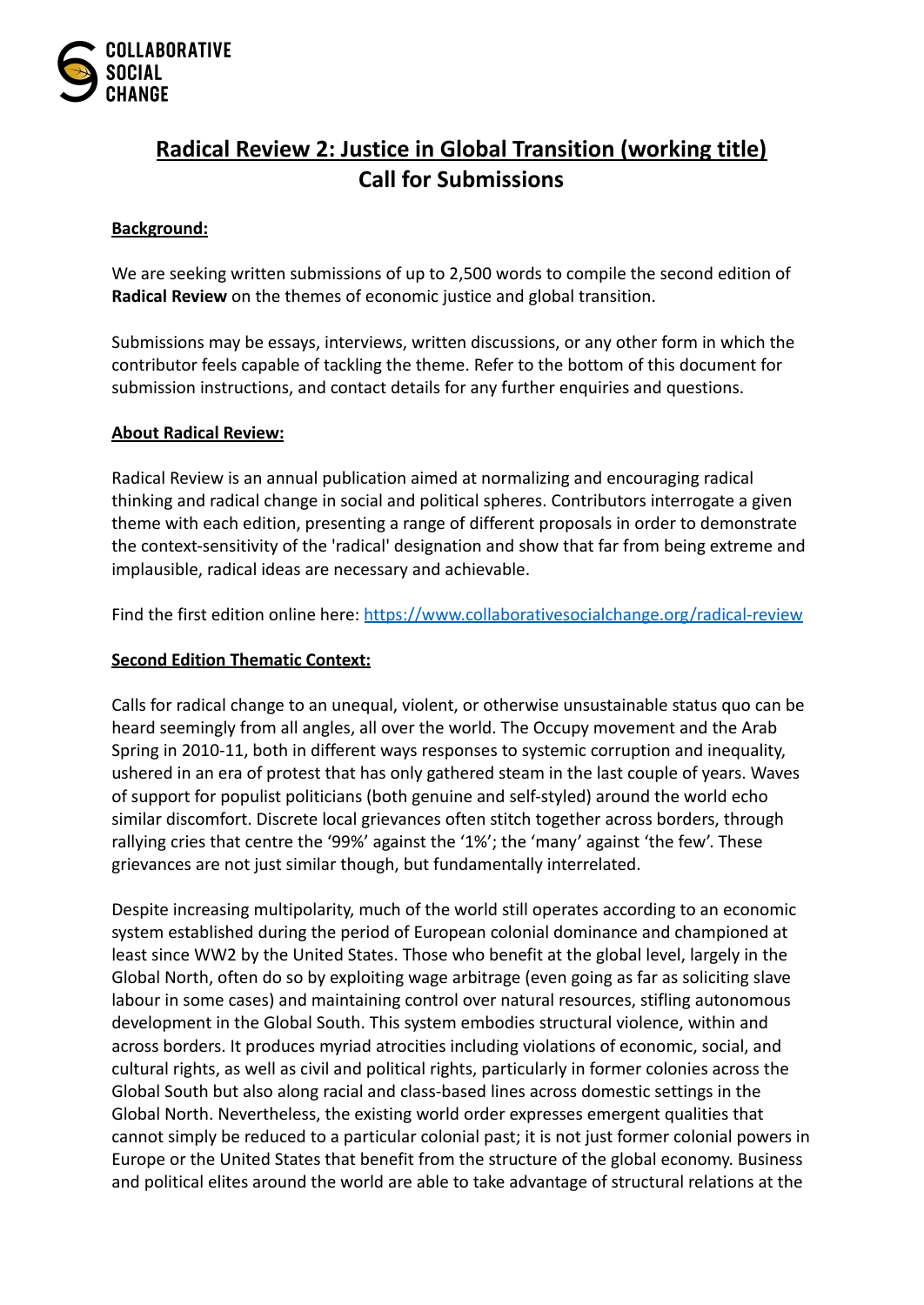

local and global level to further their own interests at the expense of others. Proposed solutions and responses to the myriad grievances raised must therefore artfully balance breadth and specificity, as well as look backward into history without being constrained by it.

## **Filling an economy-shaped hole in transitional justice…**

Transitional Justice (TJ) has established itself as the dominant paradigm for addressing past and ongoing mass atrocities and mass violence. However, as mainstream and critical commentators readily admit, there are major weaknesses in TJ's ability to effectively address violations of economic rights and economic violence, both in terms of the scope of harms addressed, and in terms of the impact of proposed solutions. To address economic violence and social inequalities, TJ practice has to date primarily consisted of material and/or symbolic reparations administered through the courts of law or through broader compensation-as-development schemes that often reconstruct conflict affected areas in ways that link local communities to the free market economy that produced inequalities fuelling atrocity violence.

We contend that these kinds of responses at best fundamentally misrepresent the scale and nature of the problems at hand. TJ's constraints relate to its history and position firmly within the geopolitical mainstream, and specifically with respect to the liberal peace and therefore capitalism. To prioritize TJ response for violations of economic rights would necessarily include moving liberal states that pride themselves on spearheading the international criminal justice, human rights, and atrocity prevention movements into the spotlight as complicit in atrocity violence. Moreover, any measures proposed must take seriously the possibility of systemic change *away* from the liberal capitalist mainstream.

Given the successful spread of capitalist globalization, and the history upon which the current global political economy was built, properly eradicating systematic and widespread violations of economic rights in one domestic setting *requires* something on the way to a global transformation. Thus, this edition of Radical Review calls on commentators with diverse backgrounds to propose approaches to facilitate a necessarily global TJ process where communities (i.e. the 99%) across borders seek justice for the economic violence that continues to deplete their quality of life. Proposals needn't be global in scope, but should address local issues in a sufficiently radical way as to impact or call into question the spread of a global system.

#### **…and a justice-shaped hole in theories of economic transition**

There is an awareness of the need for coordination at the global level to address crises related to the climate and the international economy (although both are typically narrowly construed). Business and political leaders meet at international conferences like last year's COP26 or the World Economic Forum summit at Davos to discuss the issues of the day, from climate change to automation, expressing an increasingly urgent sense that 'something must be done'. Coordination here may merely amount to major economies charting similar courses, often future-oriented ('invest in tech'). Where there is a stronger sense of intra-state cooperation, it is often along avowedly capitalist lines – the objection among key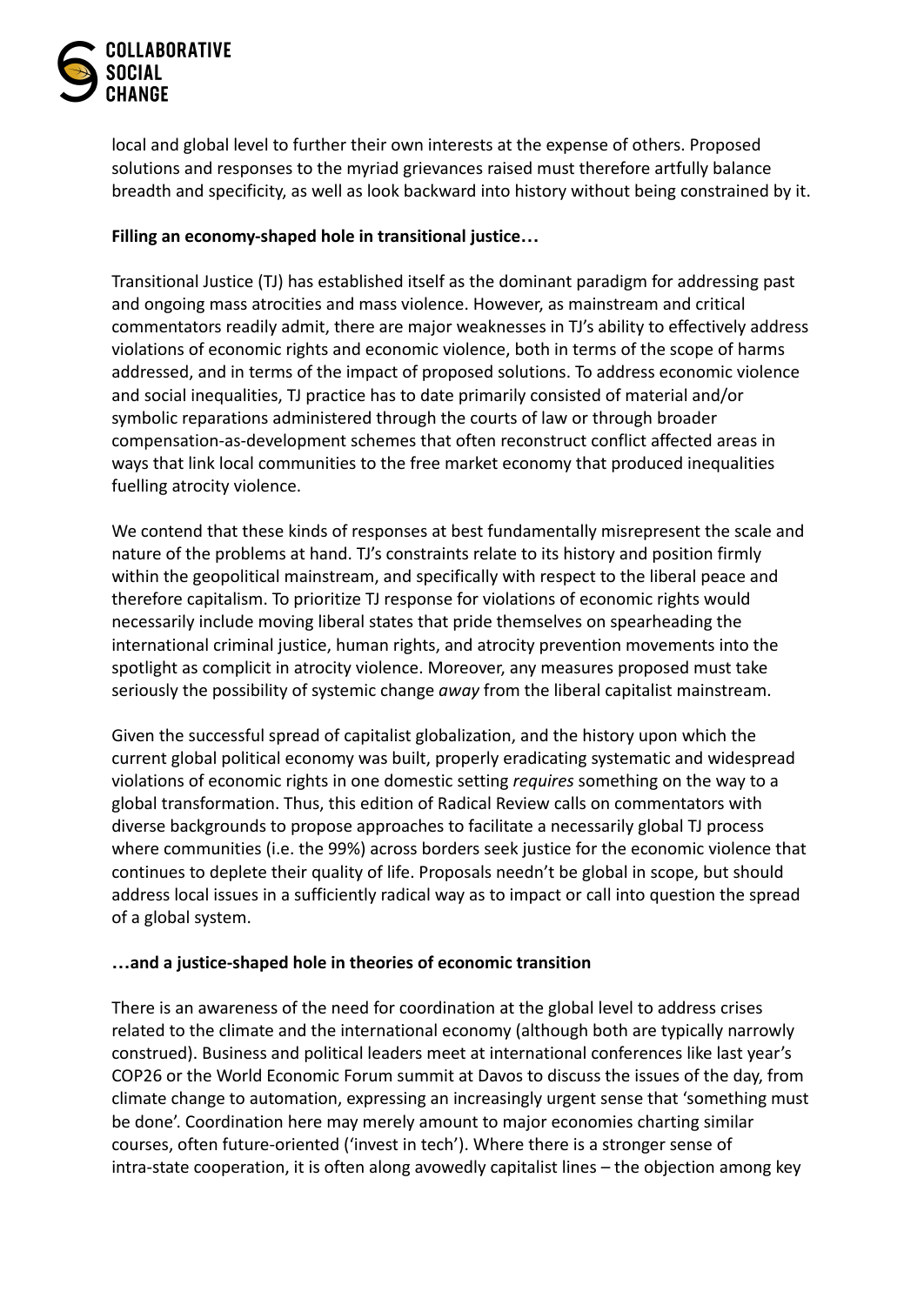

members of the World Trade Organization to the lifting of patent restrictions to allow for freer production of COVID vaccines is a case in point.

Theories of economic transition abound at the domestic level as well. Calls to 'build back better' from British and American leaders express a need to re-orient national economies in light of vaguely defined changing circumstances.

But, frequently missing in all of this future planning is the backward glance of *justice*. Is it not enough to simply *adapt* the world economy to new conditions (e.g. resource scarcity, climate change, and mass displacement). Rather, present and historic violence that existing global structures depend on and perpetuate must be addressed to facilitate anything like effective equity between peoples in the future as that adaptation occurs. It is only through applying this lens to the idea of a *global economic transition* that those worst affected by the current order can be appropriately redressed, and that the accompanying ongoing systemic violence can truly be eradicated. We should take cues from activists in the Global South, like the authors of the 2010 People's Agreement of Cochabamba who foregrounded climate *justice* among their proposals to deal with the civilizational crisis facing the natural world.

We call on contributors to put forward proposals that address these twin lacunae in any way they feel is appropriate. More concretely, we ask contributors to explain how to address historic economic injustices in such a way that prevents the recurrence of similar harms. Some questions that might help shape proposals include:

- What does a more just global economy look like?
- What values should underpin a more just global economy?
- Who should participate in the design of a more just global economy?
- What does a *just economic transition* look like? How should we measure the success of a just economic transition, if at all?
- How do exclusive or restrictive accounts of 'the economy' (e.g. as GDP, as financial health) limit the ability to achieve economic justice, if at all?
- How should we conceptualize 'the global economy' in order to think productively about solutions to systemic problems at national and local levels?
- If we are to consider the violence wrought in the global expansion of capitalism as an atrocity (or as atrocities (or as causing atrocities…)), how do we apportion blame or accountability?

# **Sample Background Reading:**

<https://academic.oup.com/ijtj/article-abstract/2/3/266/2356955> [https://www.climateemergencyinstitute.com/uploads/Peoples\\_climate\\_agreement.pdf](https://www.climateemergencyinstitute.com/uploads/Peoples_climate_agreement.pdf) <http://www.plutobooks.com/9780745341750/a-peoples-green-new-deal/> <https://www.sup.org/books/title/?id=25356> <https://www.dukeupress.edu/the-beneficiary> <https://www.hup.harvard.edu/catalog.php?isbn=9780674072343>